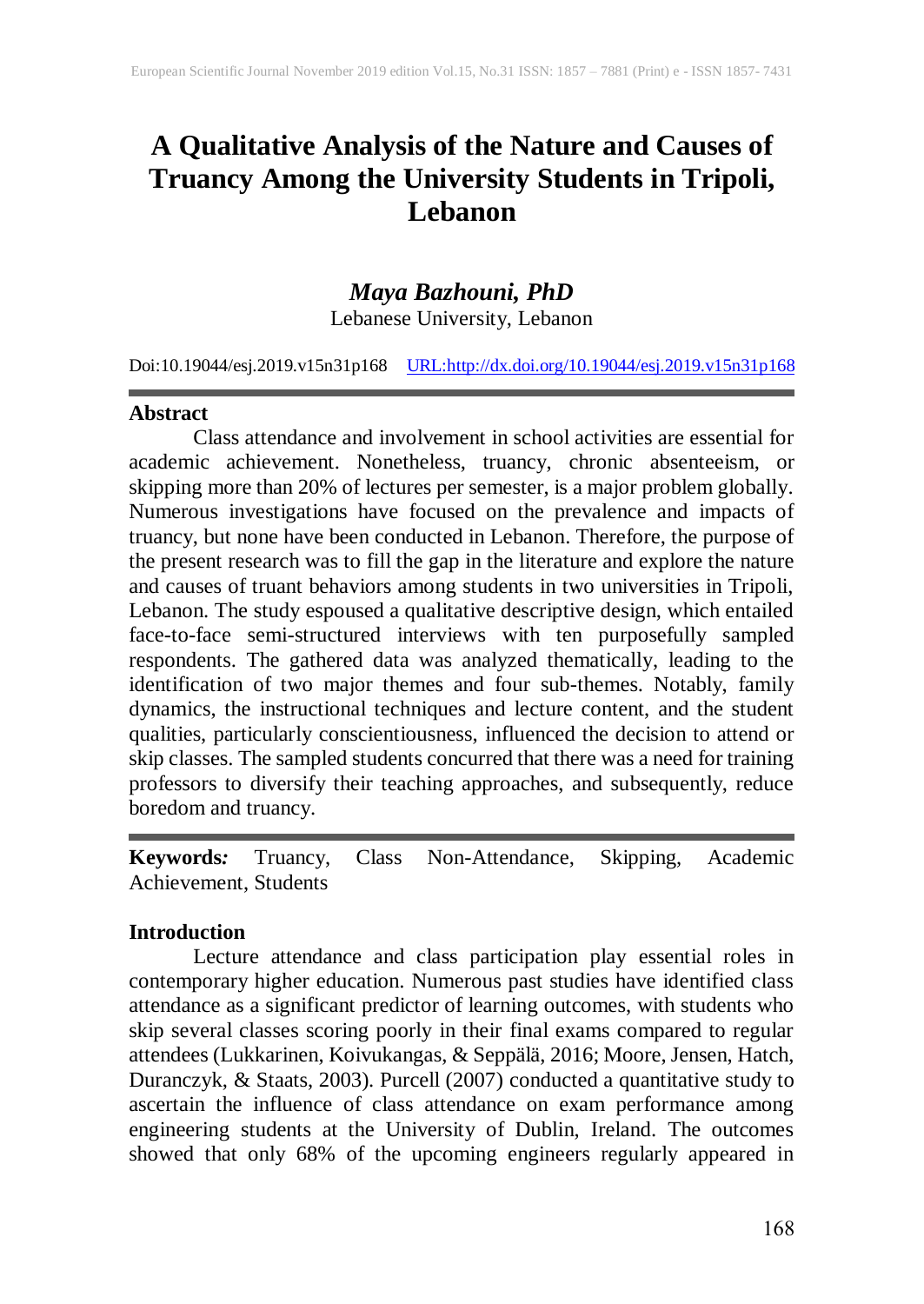lectures, and most of those who failed their final tests were among the 32% of chronic absentees. Besides, Purcell (2007) further observed that for every 10% increase in class turnout, there was an average of 3% improvement in exam performance. Kirby and McElroy (2003) investigated the correlation between lecture attendance and grade among first-year economic students at the University of Cork. Comparable to Purcell (2007) findings, only 66% of students frequently turned up for lectures at the University College of Cork. Kirby and McElroy (2003) also noted a positive connection between school attendance and exam scores.

Existing pieces of literature confirm the significance of lectures in knowledge acquisition. Lectures entail the transmission of information from a tutor to the student in an interactional approach. As per Bati, Mandiracioglu, Orgun, and Govsa (2013), it is the primary instructing technique in postsecondary education as well as the most productive and economical method of transferring knowledge. Guleker (2014) adds that lectures allow professors to introduce a complex subject or demonstrate the application of theoretical concepts in real-life scenarios. They support reflection on a topic, facilitate comprehension, and allow apprentices to develop scientific thoughts about a subject (Lukkarinen et al., 2016; Cantillon, 2003). Moreover, through physical interactions in lectures, tutors can provide direction with suggestions asto how a certain procedure or subject can be learned; thereby, nurturing the development of independent thinking among students with respect to their professions.

Nonetheless, recent studies have reported varying findings regarding the positive effect of lecture attendance on student outcomes. For example, Cortright, Lujan, Cox, and DiCarlo (2011) engaged n=51 undergraduate students pursuing a physiology course in a comparative investigation to explore the disparity of influence of lecture attendance on exam grades between male and female apprentices. The authors noted that the impact of regular lecture attendance on examination scores was more marked in the female than in male students. In another research, Eisen et al. (2015) surveyed n=101 second-year medical students taking an introductory dermatology unit to determine the influences of attending lectures and learning choices on their performance in the course. The findings reported no statistically significant correlation between the studied variables. Those students who preferred watching academic online videos over class attendances performed better in the dermatology course. Regardless, their tutors highlighted the value of lectures in demonstration of pragmatic clinical cases.

Despite the emphasis of lecture attendance by numerous scholars, chronic absenteeism or truancy, which is defined as the unexcused or excused school non-attendance for more than ten days in an academic year, is a major problem in institutions of higher learning globally (Bati et al., 2013; Epstein & Sheldon,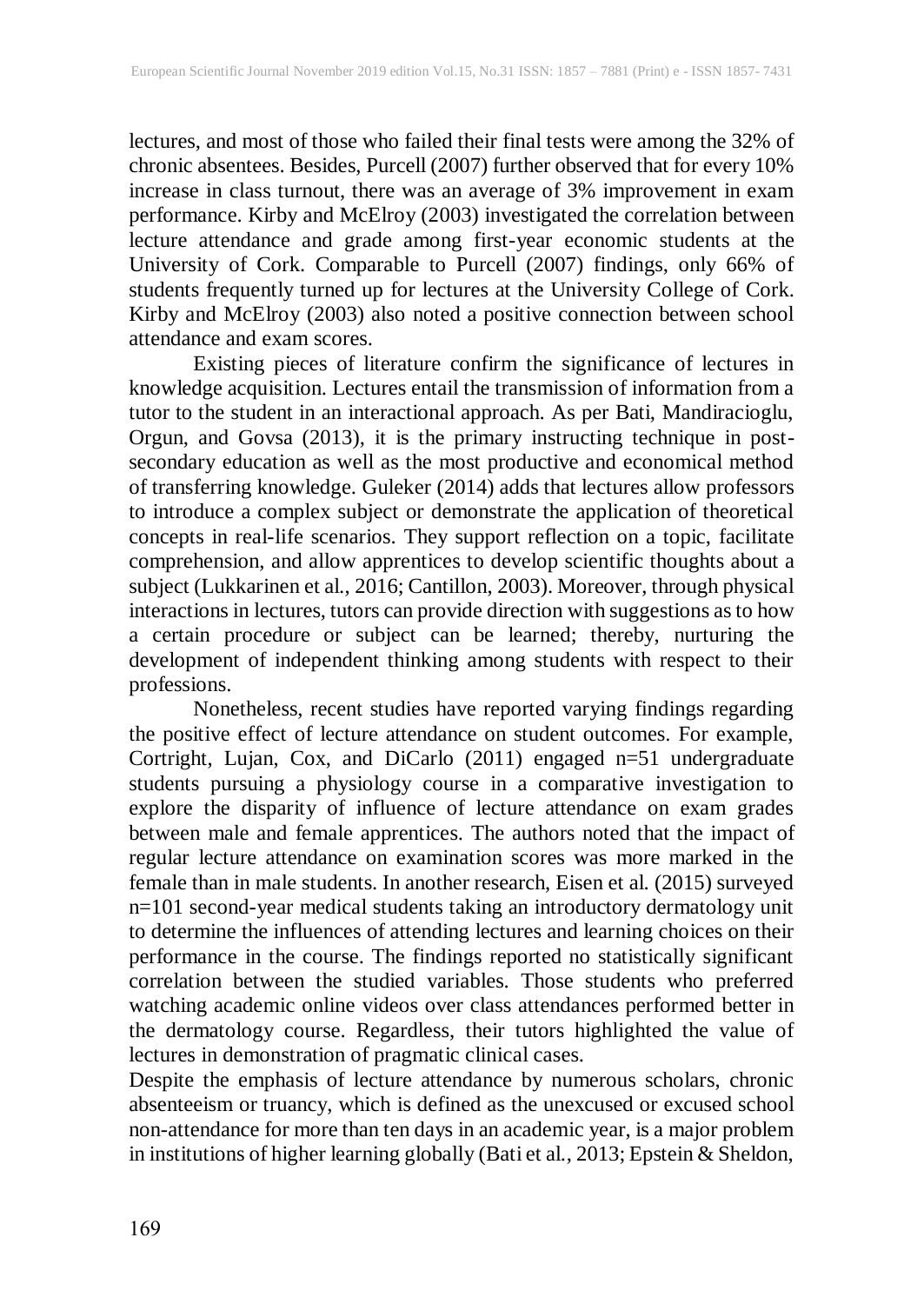2002; Jacob & Lovett, 2017). As described earlier, the study by Purcell (2007) showed that, on average, 32% of students missed classes in Ireland, while in Finland, 60% of civil engineering students skived classes (Kolari, Savander-Ranne, & Viskari 2008). In the United States, it is projected that 14% and 16%, corresponding to 6.125 million and 7 million students, skipped classes without permission during the 2013-2014 and 2015-2016 academic years, respectively (Jacob & Lovett, 2017; U.S. Department of Education, 2017). The average absenteeism rate in Dey (2018) paper published in the U.S. was 27%, while a recent study conducted in Ireland reported a 20% prevalence of lecture non-attendance among pharmacy students at Ulster University (Irwin, Burnett, & McCarron, 2018). At Hawassa University, Ethiopia, Desalegn, Berhan, and Berhan (2014) found that 14.% and 43.7% of 1,200 medical students who took part in the study missed more than eight and four lectures, respectively in the preceding semesters. A quantitative study that aimed at exploring the pervasiveness and predictors of school truancy in seven member states of the Association of Southeast Asian Nations (ASEAN) found that in six nations, the incidence rates of absenteeism varied between 20% in Myanmar and more than 30% in Indonesia, Brunei Darussalam, and the Philippines (Pengpid & Peltzer, 2017).

In Lebanon, available information suggests that truancy is a pervasive problem that undermines learners' education, and consequently, resulting in heightened dropout rates which eventually cause harm to the entire community (Nawal et al., 2012). This is in line with arguments in other studies showing that chronic absenteeism is associated with negative outcomes, including poor academic performance, premature withdrawal from school and the associated unemployment, extended time before graduation, and financial losses, especially for government-sponsored students (Pinchak, 2018; Snyder, Lee-Partridge, Jarmoszko, Petkova, & D'Onofrio, 2014; Teixeira, 2016). Scholars have attributed the low rates of lecture attendance in post-secondary educations to various causes that ought to be brought to light.

According to Bati et al. (2013), the antecedents shaping truancy among students are generally discussed in terms of difficulty in adjusting to the campus atmosphere and low motivation levels. The predominant aspects that influence attendance encompass the preparedness of the instructor, mandatoriness of lectures, the quality of tutor-lecture-student interaction, availability and accessibility of learning resources, instruction modality, the scope and complexity of the course, time management, stress, work-related aspects, and travelling challenges, among others (Irwin et al., 2018; Landin & Pérez, 2015; Delaney et al., 2013; Desalegn et al., 2014). Other studies have associated intrinsic and extrinsic motivators, like the wish to be successful, the capability to exploit academic resources, supportiveness and attitudes of professors, with increased lecture turnout (Moore et al., 2003; Crede, Roch, &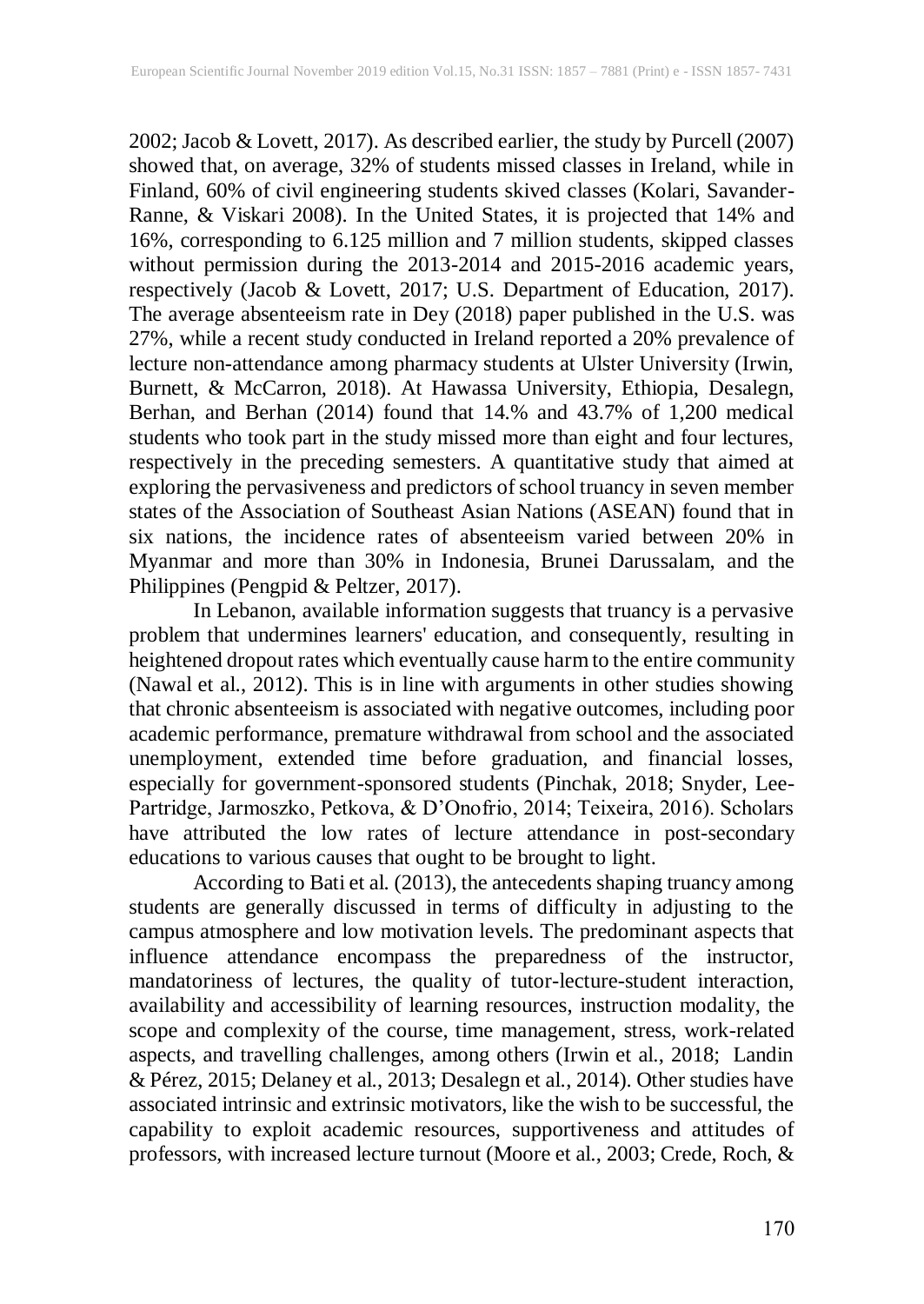Kieszczynka, 2010). As per these authors, poor self-evaluation is among the most influential determiants of class attendance among university learners as it results in a decline in both interactions with instructors and educational performance.

Various solutions have been proposed to curb the rising rates of truancy in universities across the globe. For example, students surveyed in Desalegn et al. (2014) blamed the low rates of lecture non-attendance to the instructors' unpreparednessto teach making the class boring. Thus, tutors must master the course content and employ a myriad of teaching techniques that increase student participation and morale to appear in class. This may also entail involving students in deciding the preferred method of instructing as proposed by Alshammari (2016). Knoster (2016) recommends the espousal of data-driven approaches to identify, track, and support apprentices experiencing challenges in attending classes. Similar, while some schools emphasize the need for making lectures compulsory, others disagree. For example, whereas the mandatoriness of lectures appeared to be correlated with reduced absenteeism rates among medical students in Desalegn et al.'s (2014) study, it caused no significant difference in Snyder et al.'s (2014) investigation. Thus, there is a need for additional empirical investigations to identify the most potent approaches to reducing truancy rates among university students and the associated negative outcomes.

### **Statement of Problem**

From the briefly appraised investigations, it is apparent lectures are among the most productive and economic approaches of teaching in postsecondary education. Thus, frequent attendance is straightforwardly associated with better academic accomplishments (Lukkarinen et al. 2016; Moore et al., 2003; Purcell, 2007). On the contrary, chronic absenteeism has been linked to poor student outcomes, including heightened risk for dropout, unemployment, lack of interaction with professors and students, low examination grades, failure to master essential concepts and techniques, particularly for medical students, and wastage of human and financial resources (Cortright et al., 2011; Lukkarinen et al 2016; Bati et al., 2013; Epstein & Sheldon, 2002; Guleker, 2014). Irrespective of the above association, truancy remains a pervasive challenge in institutions of higher learning worldwide (Pengpid & Peltzer, 2017; Eisen et al., 2015; Kolari et al., 2008; Purcell, 2007; Irwin et al., 2018; Dey, 2018; Desalegn et al., 2014; Eisen et al., 2015). Nonetheless, in addition to the fact that all the reviewed pieces of literature were not conducted in Lebanon, there is no published data on the extent, causes, impacts, or solutions proposed to address truancy in Lebanon, an issue that necessitates further investigation.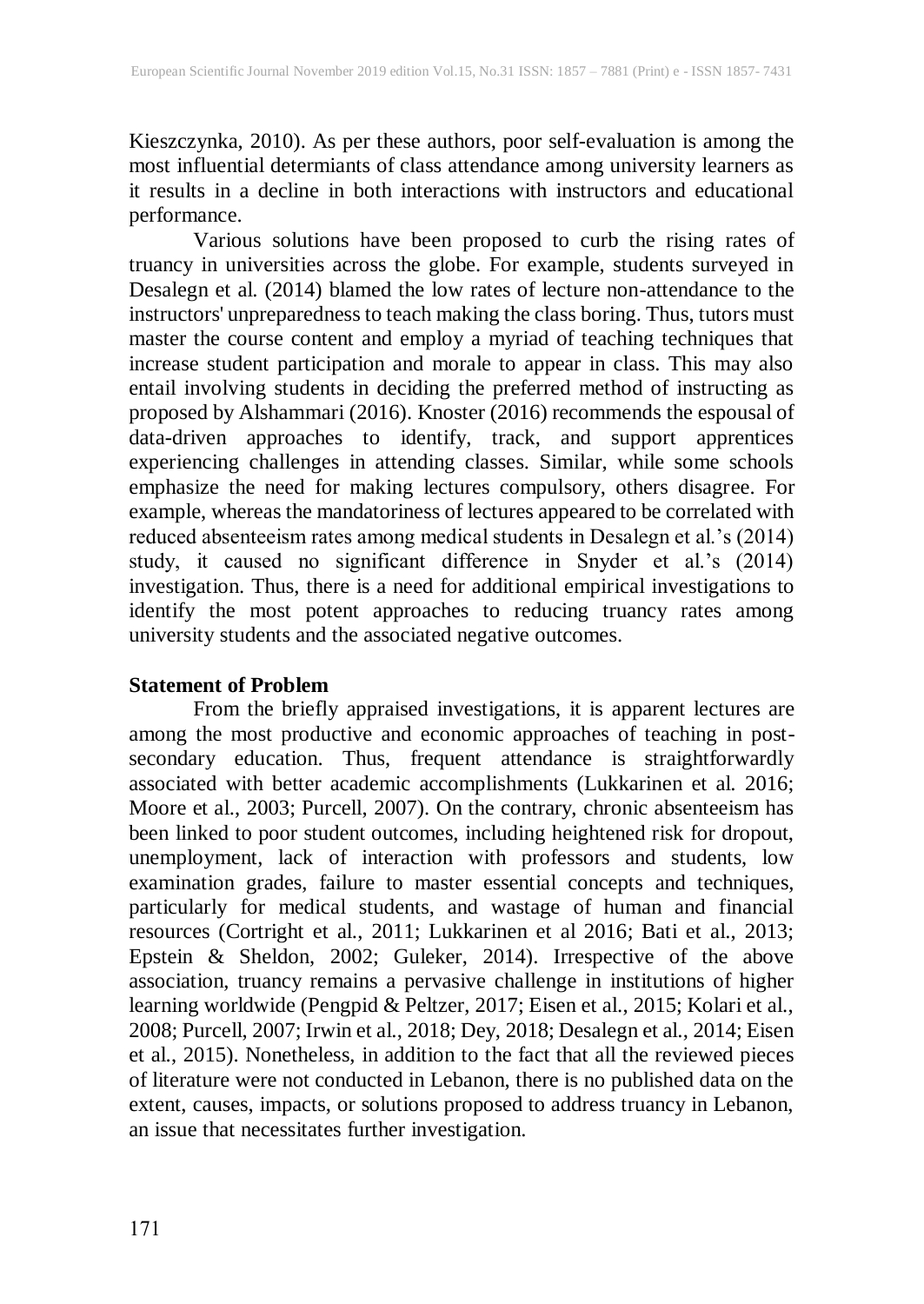## **Study Objective**

The overall objective of the present qualitative investigation was to uncover the factors determining truancy among students attending the two Lebanese universities, namely: University of Tripoli and Manar University of Tripoli.

#### **Research Questions**

The study was guided by the following research questions:

1. Why do students at the University of Tripoli and Manar University of Tripoli skip classes?

2. What are the probable solutions to mitigate truancy at the University of Tripoli and Manar University of Tripoli?

### **Research Design**

The research espoused a qualitative descriptive study framework to investigate the nature and drivers of truancy among university students in two universities in Tripoli, Lebanon. According to Grossoemme (2015), qualitative research is concerned with the nature or quality of human encounters and show the implication of life experiences to individuals. Qualitative studies are inclined to answer "how", "what", and "why" forms of research questions instead of "how many" or "how much", which are often resolved via quantitative techniques (Draper, 2005). In the current study, the goal was to uncover the detailed reasons and nature of truancy, and not how many university students skipped classes in the target universities, which underscored the adoption of the qualitative framework. Draper (2005) adds that most qualitative investigations are holistic and naturalistic as they pay attention to study participants in their natural environments, like the campus setting. From the reviewed literature, it is apparent that absenteeism is allied to a diversity of variables, including difficulty in adjusting to the campus environment, personality needs, and socioeconomic factors, among others. Thus, the application of qualitative descriptive framework has the prospect of generating new understandings on the nature and causes of truancy among university students in Tripoli.

### **Setting and Respondents**

As outlined earlier, the investigation was conducted in two Lebanese universities, namely: University of Tripoli and Manar University of Tripoli. To ensure the selection of respondents was not biased, the maximum variation and criterion sampling techniques were employed. According to Palinkas et al. (2015), whereas criterion sampling involves identification and selection of all individuals satisfying a predetermined set of standards, maximum variation approach involves picking cases with shared patterns, especially from a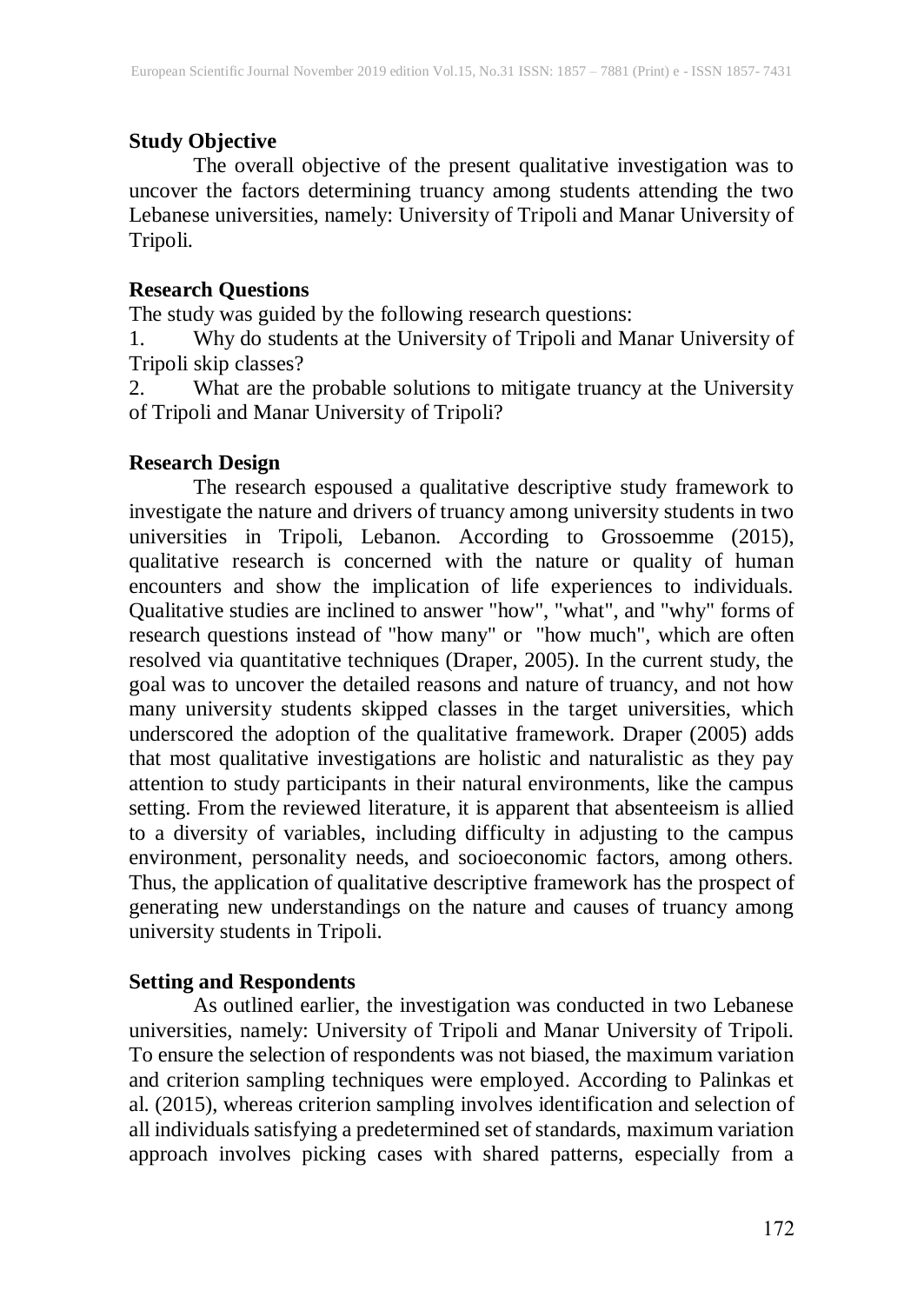heterogeneous population. Thus, the two selection tactics entail the purposeful sampling of a broad array of cases with diverse views with regards to the phenomenon under study. In Clores's (2009) standpoint, by choosing informants with heterogenous views and perceptions, investigators predict emerging or preconceived conceptualizations.

Since the target respondents were students with a history of truancy, those who had failed examinations owing to absenteeism (AF) were purposefully identified using the Summary Report on Student Absenteeism in the second semester of the 2018-2019 academic year that was obtained from the Registrars' offices of both universities. A total of 10 students aged between 18 and 41 years, who scored AF in either their minor or major courses or obtained a warning letter for not attending at least 80% of all lectures were requested to take part in the investigation. The sample included four males and six females, five had part-time employments, and six were married. The researcher also requested the email addresses of the target students from Academic Registrars' offices and sent them a request for interviews and a consent letter that detailed the objective, purpose, methodology, and the fate of the information. In the consent form, the researcher assured the respondents that their personal information would be kept anonymous through the use of pseudonyms to conceal their identities and that confidentiality will be maintained all through the investigation. Ten out of the twenty students (five from each university) agreed to participate in the study voluntarily.

### **Data Collection and Analysis**

As outlined above, data was gathered through a semi-structured interview. According to Sekaran and Bougie (2016), semi-structured interviews are exhaustive consultations which allow participants to answer specific open-ended queries grounded on a preset interview guide. In the current study, the interview questions were predesigned to prompt a discussion that enabled the respondents to articulately describe their reasons for skipping classes, as well as their perceived solutions to enhance their class attendance. With the permission of the participants, each interview session was taped and later transcribed. This is in line with Jamshed's (2014) recommendation that recording of interviews is a suitable approach for capturing data more effectively compared to hand written notes only. Notably, taping of interviews enhances the reliability of the findings and heightens the researcher's concentration on the verbal prompts and the interview content, and therefore, aiding the transcriptionist to develop verbatim transcripts. Therefore, recording of the interviews and the use of an interview guide in the current study were the target techniques of guaranteeing reliability and trustworthiness of the findings.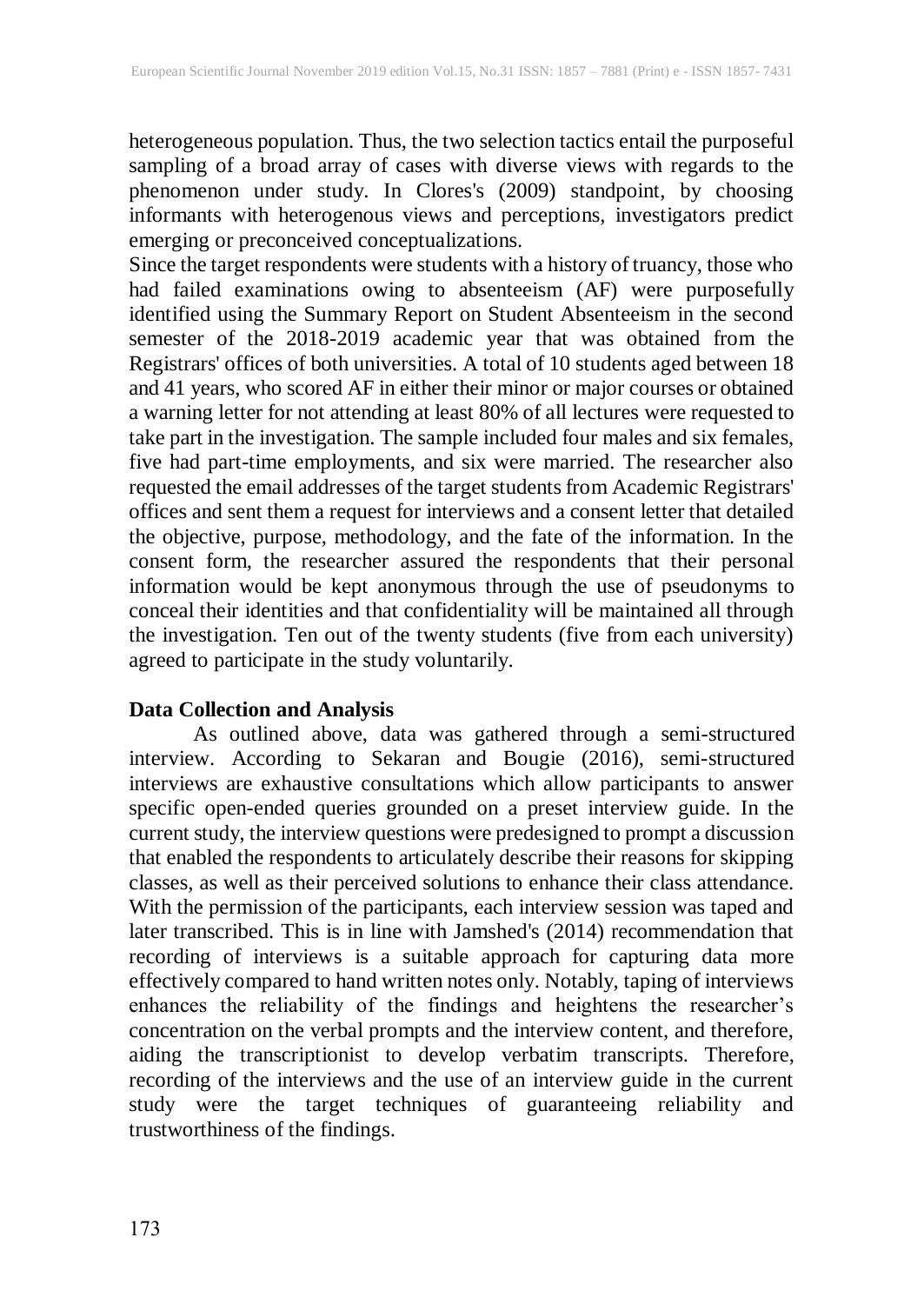## **Data Analysis**

The thematic analytic technique was used to analyze the interview transcribes. As outlined by Jugder (2016), thematic analysis is an approach that is utilized to isolate, analyze, and document common themes or patterns in interview transcripts. This method was chosen as it enabled the scholar to map out common themes representing the causes, impacts, and probable resolutions to mitigate truancy in two universities in Tripoli, Lebanon as shown in appendix B.

## **Discussion of Results Socio-Demographic Features of the Participants**

As shown in appendix A, out of the ten respondents who were interviewed, there were four males and six females. Six were married and 50% of all the respondents had part-time jobs. A snapshot of the number of hours skipped by the students showed that interviewees aged below twenty-years are less likely to miss eight or more classes in a semester, while individuals over twenty-two years are more likely to be truant for more than eight hours. This is supported by existing pieces of literature that have identified age of the students as a predictor of non-attendance. For instance, Desalegn et al. (2014) observed that university students older than twenty years represent an employed and married cohort, and therefore, they often face challenges in balancing work, family, and school activities. The latter heightens their probability to miss classes with or without seeking consent. Nonetheless, in addition to age, seven key themes were identified as the common causes of skipping classes among the interviewees as discussed below.

## **Causes of Truant Behaviors among University Students in Lebanon**

**Family dynamics.** From the interview responses, lecture non-attendance was associated with an array of family circumstances. For five of the interviewed respondents, P#1, P#2, P#4, P#7 and P#10, the choice to skip classes arose from disempowering experiences that are voiced as indications of helplessness against a number of basic pragmatic challenges in the family, safety, and health. For example, P#7 and P#4 expressed that they failed to show up for classes to attend to ailing family members.

P#7 indicated that "I missed school for three days when my grandmother underwent surgery and had to be hospitalized. She was old, about 80 years. She had cancer of the throat. Unfortunately, she did not make out alive so the funeral plans forced me to skip class for another week. My parents are deceased, so I felt responsible for everything."

Similarly, P#4 reiterated that "there was no way I could come to class while my mother was fighting for her life in hospital. Since I come from a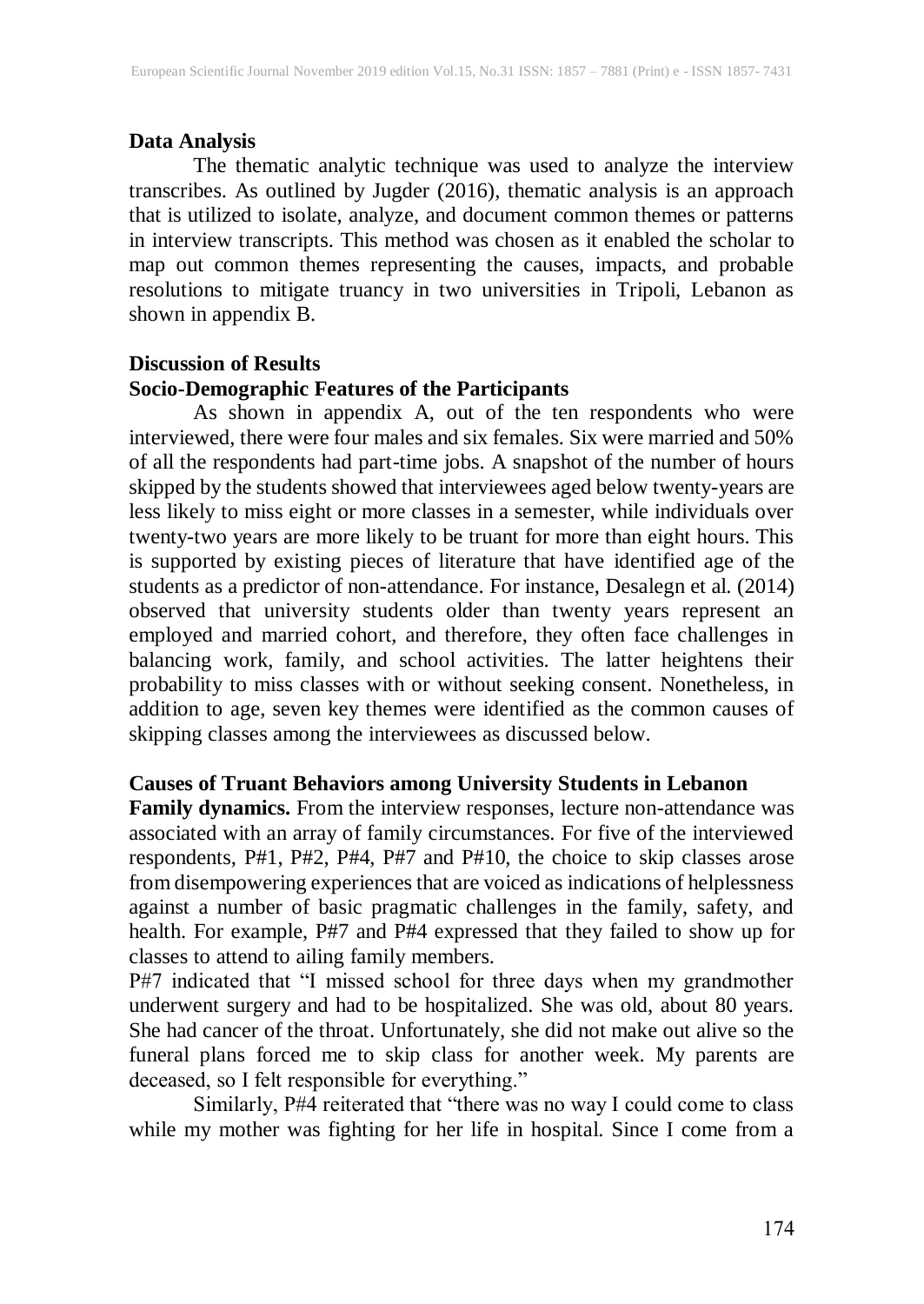single-parent family, we had to take shifts with my younger sister to watch over our mom."

P#2 and P#10 are drawn from low-income families, where parents are remarkably busy, working long hoursto care for their families, thereby having no time to supervise or monitor their children behaviors. In P#2's standpoint, "missing classes has been my weak point since high school," while P#10 indicated that, "my mom does not even know I skipped classes both in high school and now. She is too busy to notice." These responses are in line with the findings of Marsh's (2000) survey, which sought to explore the issues that school communities considered to result in excused school non-attendance. In the Marsh's study, socio-economic factors, parent-approved absence, history of lack of parental supervision in high school, and household dysfunctionality, concretely contributed to an escalated risk of truancy among college students in Queensland.

The role of family dynamics in truant behaviors is also supported by Sampson and Laub's (1994), an expansion of Hirschi's (1969) social control theory (SCT). The SCT theory considers truancy as a form of delinquency. The extended SCT focuses on three dimensions of the family, namely: attachment, supervision, and discipline (Wagner, Weiss, & Dunkake, 2004). Notably, the core to all the aforementioned antecedents lies in the degree to which each enables the connection of the student to the household, and consequently, to the society via emotional attachment, supervision, and control (Sampson & Laub, 1994). The SCT theory posits that poverty and the associated strains arising from economic deficiency undermine parent-child attachments and relationships in the household (Wagner et al., 2004). Therefore, from the interviewees' responses in the current investigation, the effect of economic disempowerment and disadvantaged family status on truancy may be modulated partly by prior lack of parental supervision and discipline practices.

**Student interest.** In both of the investigated institutions, class attendance is not mandatory; however, students are required to attend at minimum 80% of classes to qualify to sit for their final exams. Subsequently, the choice to appear for lectures is significantly affected by an array of individual traits that reflect intrinsic inspiration to excel, a heightened degree of self-control, and feeling self-regulation over academic accomplishments. As illustrated by the responses from seven interviewees in the current study, including P#1, P#2, P#5, P#6, P#7, P#9, and P#10, it is clear that personality traits play a key role in failing to attend class. For instance, P#2 and P#5 indicated that their struggle with classroom difficulties displayed through social isolation, anxiety, self-doubt, and sense of tension that caused them to stay away from school. This is supported by Clores' (2009) outcomes that show that anxiety can be both a cause and an impact of failure in school, as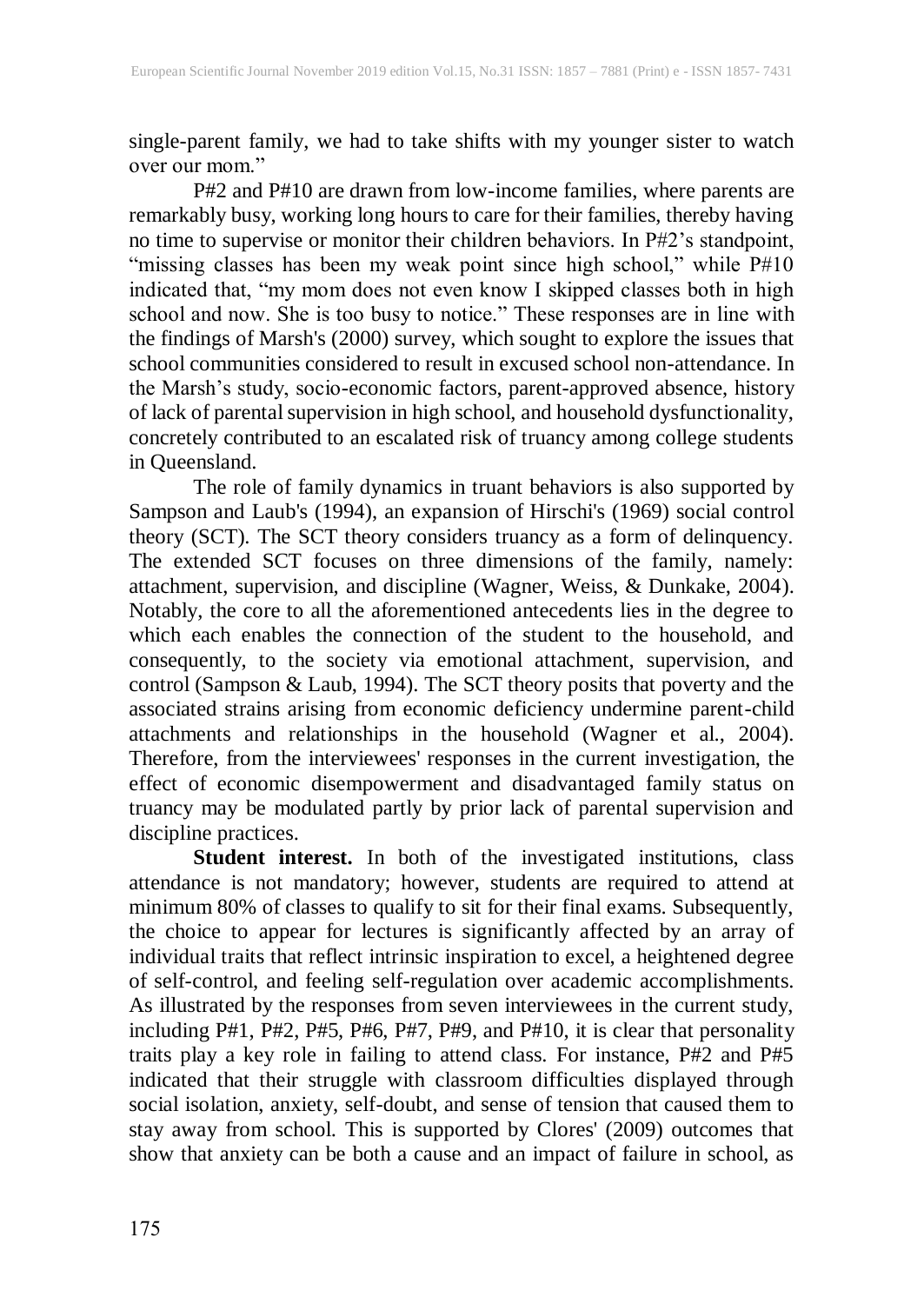apprentices who perform poorly in certain courses can experience apprehension while on the other hand, the low scores can also cause anxiety. Thus, learners lacking grounded coping mechanisms may embrace maladaptive behaviors, including truancy, to tackle failure as in the case of respondents P#2 and P#5.

A series of the existing literature has also confirmed the association between the decision to be truant to mental disorders that manifest as low selfesteem, substance or alcohol use, social isolation (Skedgell & Kearney, 2018; van der Woude, van der Stouwe, & Stams, 2017). As per these scholars, students who score poor results in introductory courses may perceive the entire module as difficult; thus, their likelihood of skipping is high. On the other hand, Dahl (2016) and Heyne, Gren-Landell, Melvin, & Gentle-Genitty (2018) showed that a significant number of university apprentices skive lectures to party with their friends or use drugs to keep up with peer pressure, aspects that are suggestive of lack of self-control.

Through a quantitative survey, Rijavec and Miljkovic (2015) reported student interest as the most predominant predictor of truancy among n=258 campus students sampled from Zagreb University, Croatia. Notably, among the five identified correlates of truancy, including not being in the mood, personal issues, and sickness, and lecture concerns, assiduousness posted the largest effect. The highly hardworking apprentices at Zagreb were less possibly to skive classes compared to their less industrious counterparts. Similarly, Delaney et al. (2013) observed that intellectual qualities, particularly ambitiousness and assiduousness, were significant correlates of class attendance and readiness to actively participate in assignments and school activities. In a study conducted in Austria, Dumfart and Neubauer (2016) found that low levels of shrewdness and conscientiousness alone were ascribed for beyond 40% of class non-attendance among n=498 eighth graders.

West et al. (2016) explored the role of grit, self-control, and conscientiousness in the academic outcomes of n=1368 eighth-graders and revealed that all the three antecedents positively shaped lecture turn up rates, students' level of self-regulation and exam performance. In a similar investigation, Hwang, Lim, and Ha (2018) explored the association between grit, conscientiousness, self-control, age, and educational performance among students attending a university in Korea. The upshots illustrated that academic performers were highly likely to be consistent in presenting themselves in lecturers, while less tenacious respondents scored poorly in their exams. The survey outcomes also ascertained that the age of the informants influenced their grades and adaptability to campus practices, while self-efficacy and assiduousness enhanced with the advance in age.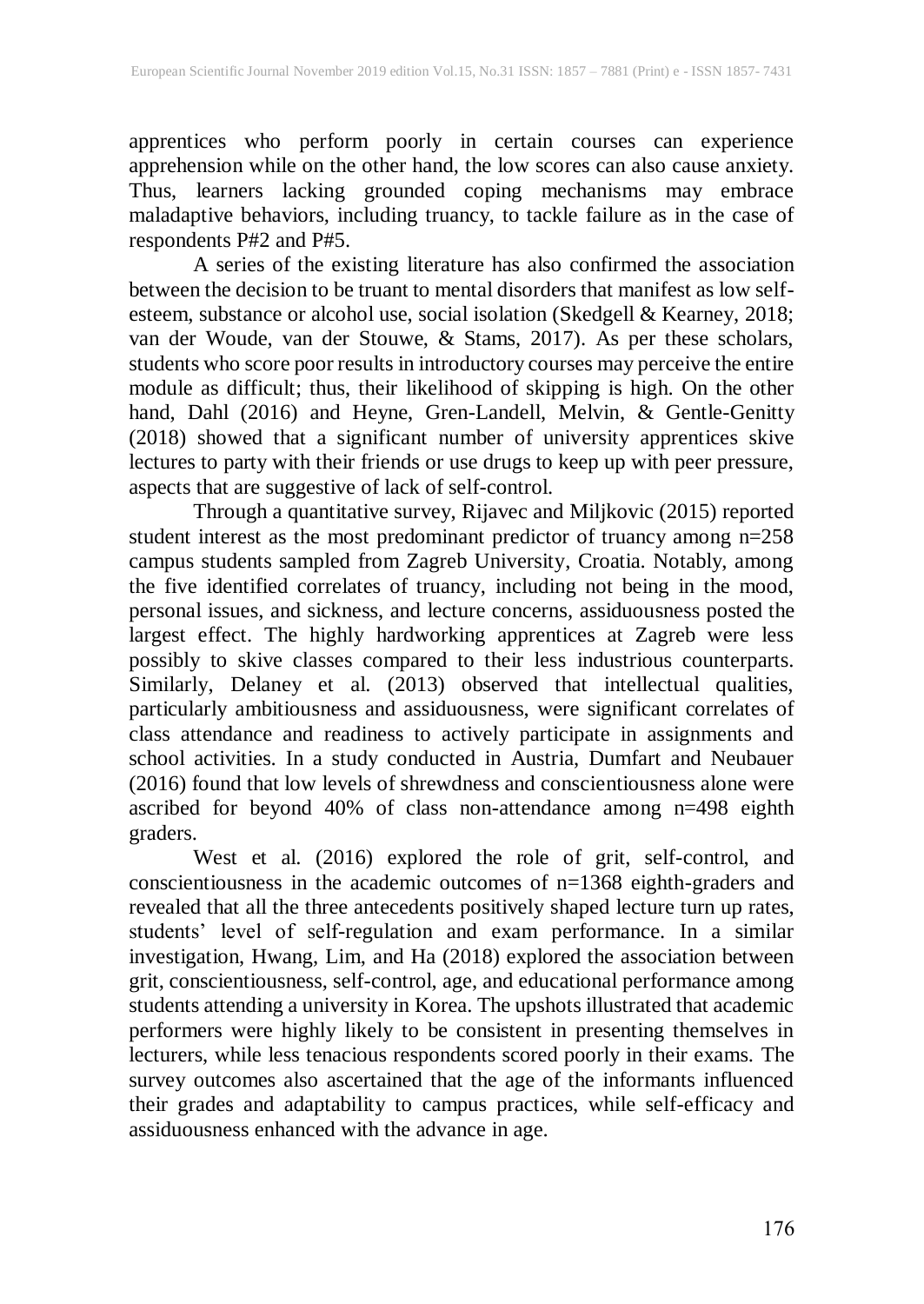Hwang et al. (2018) and Dumfart and Neubauer (2016) argue that conscientiousness is an individual trait that ensures that learners adhere to stipulated school rules, norms, and principles, and in turn, embrace goaloriented practices encompassing regular lecture attendance. Cognizant of the above premise, assiduousness is the central element that emasculates the desire to stall, while the associated trait of self-control negatively influences procrastination behaviors. Subsequently, apprentices with heightened levels of self-control are enthused when they have timetabled classes, and they will be committed to attending all classes even when others consider them tedious or boring. Thus, empiricists and policymakers should pay attention to the myriad of individual qualities when formulating and enforcing strategies intended to reduce the high frequencies of truancy among college students in Lebanon.

**Instructional modality and lecture content.** All the respondents except P#3 and P#6 identified the lecturers' teaching modality and the lack of grasped module content as contributors to their truant behaviors. Most of these respondents indicated that they did not see the necessity for attending lessons which had been covered in previous modules, while others felt that since most instructors use PowerPoint presentations (PPT), they preferred acquiring the notes instead of attending highly congested and boring lectures. In a recent investigation, Worthington and Levasseur (2015) evaluated the efficacy of instructor-provided PPTs in enhancing student lecture attendance and recollection of the theoretical principles of the course across two semesters. The study found that availability of PPTs had no significant effect on class attendance, as well as student outcomes, which disapprove the assertions raised by the interviewed response in the present qualitative analysis regarding the perceived effectiveness of PPTs in learning.

#### **Strategies to Reduce Truancy among University Students**

**Improvement of teaching strategies**. Surprisingly, nearly all of the respondents concurred that the lecturers ought to adjust their teaching approaches to reduce the boredom and disinterest among students. This is evidenced in the available literature, with Desalegn et al.'s (2014) crosssectional investigation proposing regular re-training of professors to improve their approaches when teaching modern students. The training programs will ensure that the lecturers master the course content, inculcate respect among their students, motivate their learners to have a positive attitude towards the module, vary their instructional techniques, employ student-based teaching approach, and transform the classroom into an enlightening and cheerful environment to curb boredom (Desalegn et al. 2014).

Kraft (2017) and Ruzek, Domina, Conley, Duncan, and Karabenick (2015) recommend that professors should engage the students in choosing the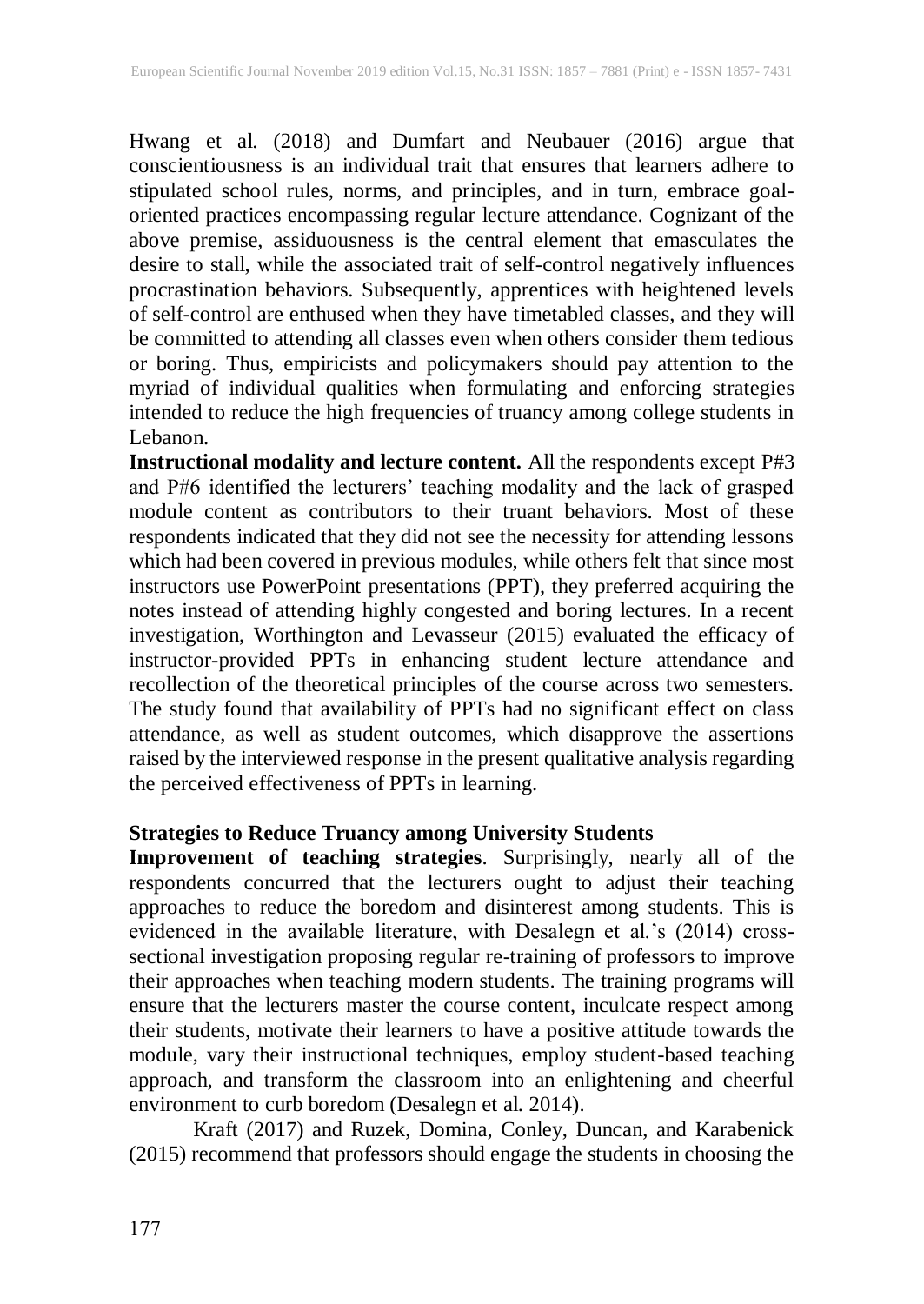most preferred instructional modality as exemplified in Alshammari's (2016) research. In the latter investigation, the authors assessed the efficacy of lesson management techniques as a way of tackling truancy in the university and colleges. The upshots highlighted the necessity for collaborative decisionmaking with respect to curbing non-attendance, especially the adoption of class attendance management techniques (CAMTs) and class attendance rules (CAR). The authors submitted that involving learners in decision-making will enhance the adoption and ownership of the stipulated rules, as well improve instructor-student rapport that is essential in both class attendance, positive attitudes towards the modules, and academic performance.

#### **Conclusion**

The purpose of the qualitative investigation was to uncover the nature and causes of truancy among students attending the two Lebanese universities, namely: University of Tripoli and Manar University of Tripoli. The rationale for conducting the research was informed by the aspect that although there are numerous studies which have attributed lecture non-attendance to negative student outcomes, none have been carried out in Lebanon. The exploration adopted a qualitative descriptive framework focusing on the causes and nature of truancy. Ten students from the two selected institutions were chosen as per the maximum variation and criterion sampling techniques. The respondents were engaged in face-to-face interviews, which were taped, coded, and the resulting transcripts were analyzed according to the thematic analytic model. Two themes emerged from the research and four sub-themes. These encompassed the causes of truant behaviors and probable solutions. In the first category, family dynamics, student's personal qualities, including drug use and personality traits, and the teaching methodology and lecturer's mastery of course content were distinguished. In the second theme, only one sub-theme was identified; the need for training professors to facilitate the modification of the classroom to one that supports vibrant interaction among students and between instructors and learners. The investigation entailed an assessment of students who had already failed in the last semester of 2018-2019, which may have limited comparison of responses from those who passed their exams. Besides, the small sample size restricts the generalization of findings, therefore, there is a need for additional studies involving a larger sample to fill the identified gap.

#### **References:**

- 1. Alshammari, Z. N. (2016). Enhancing higher education student attendance through classroom management. Cogent Education, 41, 1– 12. https://doi.org/10.1080/2331186X.2016.1210488
- 2. Bati, A. H., Mandiracioglu, A., Orgun, F., & Govsa, F. (2013). Why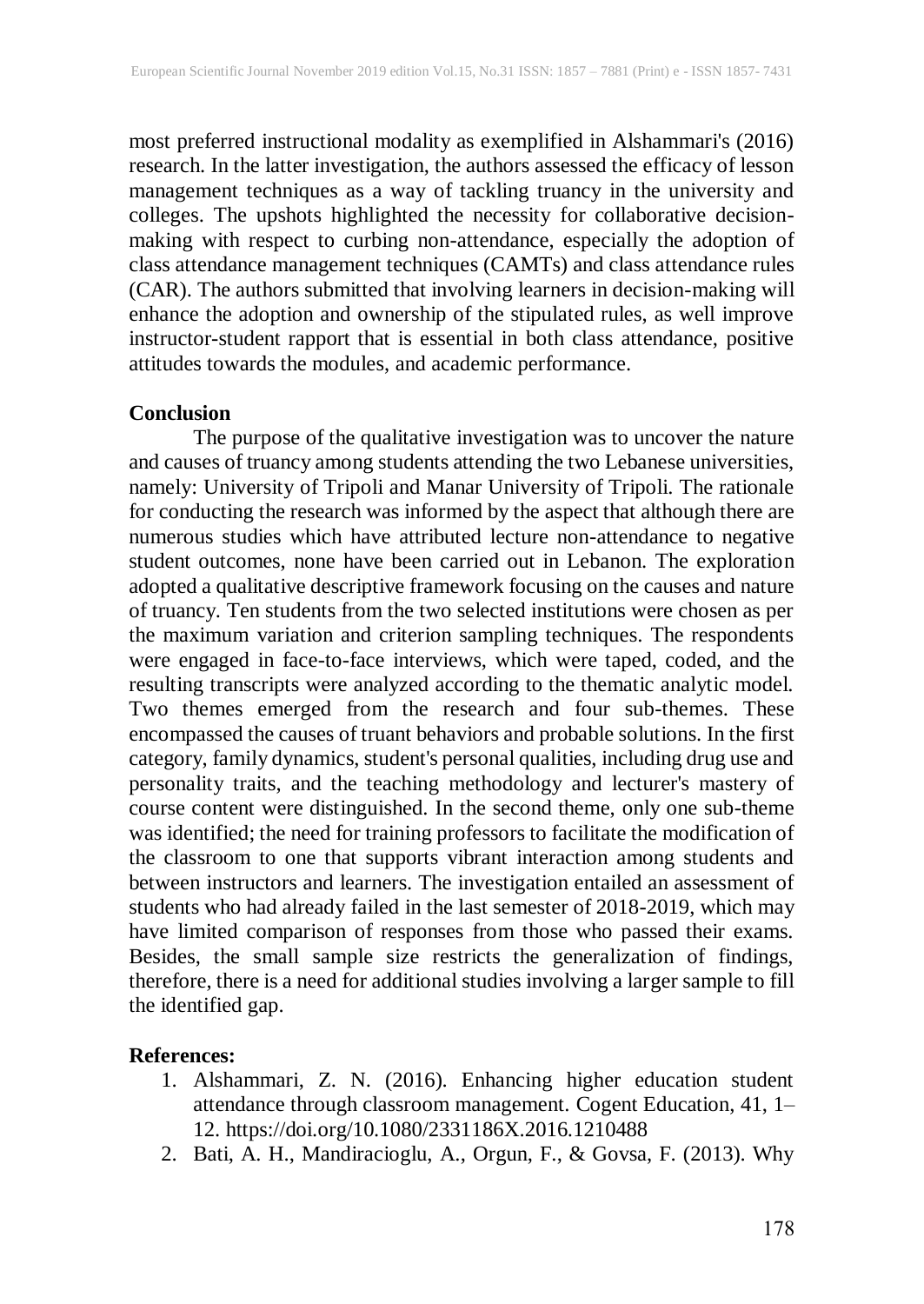do students miss lectures? A study of lecture attendance amongst students of health science. Nurse Education Today, 33(6), 596–601. https://doi.org/10.1016/j.nedt.2012.07.010

- 3. Cantillon, P. (2003). Teaching large groups. British Medical Journal, 326(7386), 437–440. https://doi.org/10.1136/bmj.326.7386.437
- 4. Clores, M. (2009). A qualitative research study on school absenteeism among college students. The Asia-Pacific Education Researcher, 18(2). https://doi.org/10.3860/taper.v18i2.1320
- 5. Cortright, R. N., Lujan, H. L., Cox, J. H., & DiCarlo, S. E. (2011). Does sex (female versus male) influence the impact of class attendance on examination performance? American Journal of Physiology - Advances in Physiology Education, 35(4), 416–420. https://doi.org/10.1152/advan.00021.2011
- 6. Crede, M., Roch, S. G., & Kieszczynka, U. M. (2010). Class attendance in college: A meta-analytic review of the relationship of class attendance with grades and student characteristics. Review of Educational Research,  $80(2)$ ,  $272-295$ . https://doi.org/10.3102/0034654310362998
- 7. Dahl, P. (2016). Factors associated with truancy: Emerging adults' recollections of skipping school. Journal of Adolescent Research, 31(1), 119–138. https://doi.org/10.1177/0743558415587324
- 8. Delaney, L., Harmon, C., & Ryan, M. (2013). The role of noncognitive traits in undergraduate study behaviors. Economics of Education Review,  $32(1)$ ,  $181-195$ . https://doi.org/10.1016/j.econedurev.2012.07.009
- 9. Desalegn, A. A., Berhan, A., & Berhan, Y. (2014a). Absenteeism among medical and health science undergraduate students at Hawassa University, Ethiopia. BMC Medical Education, 14(1), 1–11. https://doi.org/10.1186/1472-6920-14-81
- 10. Desalegn, A. A., Berhan, A., & Berhan, Y. (2014b). Absenteeism among medical and health science undergraduate students at Hawassa University, Ethiopia. BMC Medical Education, 14(1), 1–11. https://doi.org/10.1186/1472-6920-14-81
- 11. Dey, I. (2018). Class attendance and academic performance: A subgroup analysis. International Review of Economics Education, 28(August 2017), 29–40. https://doi.org/10.1016/j.iree.2018.03.003
- 12. Draper, A. K. (2005). The principles and application of qualitative research. Proceedings of the Nutrition Society, 63(04), 641–646. https://doi.org/10.1079/pns2004397
- 13. Dumfart, B., & Neubauer, A. C. (2016). Conscientiousness is the most powerful noncognitive predictor of school achievement in adolescents. Journal of Individual Differences, 37(1), 8–15.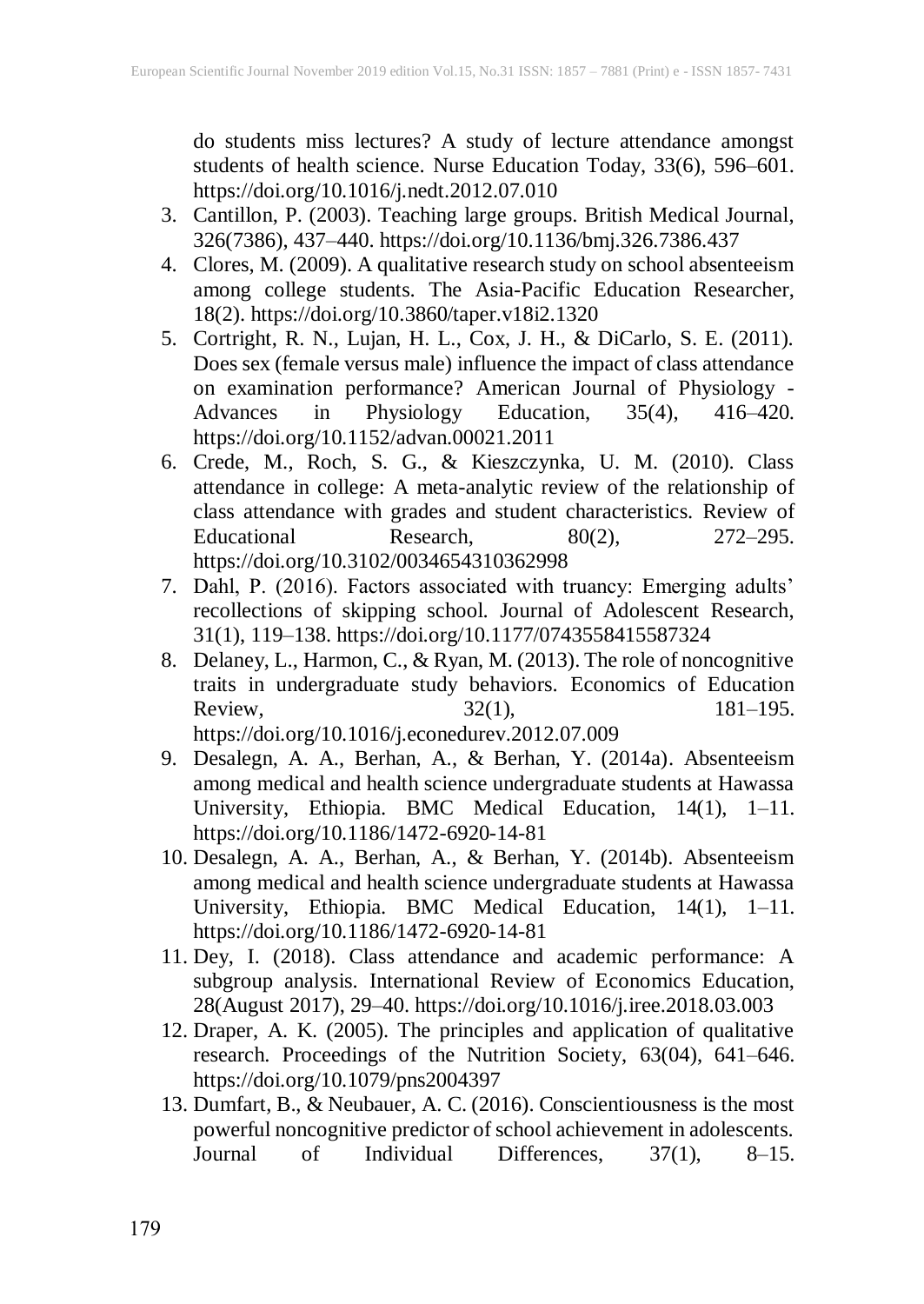https://doi.org/10.1027/1614-0001/a000182

- 14. Eisen, D. B., Schupp, C. W., Isseroff, R. R., Ibrahimi, O. A., Ledo, L., & Armstrong, A. W. (2015). Does class attendance matter? Results from a second-year medical school dermatology cohort study. International Journal of Dermatology, 54(7), 807–816. https://doi.org/10.1111/ijd.12816
- 15. Epstein, J. L., & Sheldon, S. B. (2002). Present and accounted for: Improving student attendance through family and community involvement. Journal of Educational Research, 95(5), 308–318. https://doi.org/10.1080/00220670209596604
- 16. Grossoemme, D. (2015). Research methodology/overview of qualitative research. J Health Care Chaplain, 20(3), 109–122. https://doi.org/10.1080/08854726.2014.925660.Research
- 17. Guleker, R. (2014). The effect of attendance on academic performance. Mediterranean Journal of Social Sciences, 5(23), 961– 966. https://doi.org/10.5901/mjss.2014.v5n23p961
- 18. Heyne, D., Gren-Landell, M., Melvin, G., & Gentle-Genitty, C. (2018). Differentiation between school attendance problems: Why and how? Cognitive and Behavioral Practice. https://doi.org/10.1016/j.cbpra.2018.03.006
- 19. Hwang, M. H., Lim, H. J., & Ha, H. S. (2018). Effects of grit on the academic success of adult female students at Korean Open University. Psychological Reports, 121(4), 705–725. https://doi.org/10.1177/0033294117734834
- 20. Irwin, N., Burnett, K. M., & McCarron, P. A. (2018). Association between attendance and overall academic performance on a module within a professional pharmacy degree. Currents in Pharmacy Teaching and Learning,  $10(3)$ ,  $396-401$ . https://doi.org/10.1016/j.cptl.2017.11.008
- 21. Jacob, B., & Lovett, K. (2017, July 27). Chronic absenteeism: An old problem in search of new answers. Brookings. Retrieved from www.brookings.edu/research/chronic-absenteeism-an-old-problemin-search-of-new-answers/
- 22. Jamshed, S. (2014). Qualitative research method-interviewing and observation. Journal of Basic and Clinical Pharmacy, 5(4), 87–88. https://doi.org/10.4103/0976-0105.141942
- 23. Jugder, N. (2016). The thematic analysis of interview data: An approach used to examine the influence of the market on curricular provision in Mongolian higher education institutions. Mongolia: National Academy of Governance of Mongolia
- 24. Kirby, A., & McElroy, B. (2003). The effect of attendance on grade for first-year economics students in University College Cork.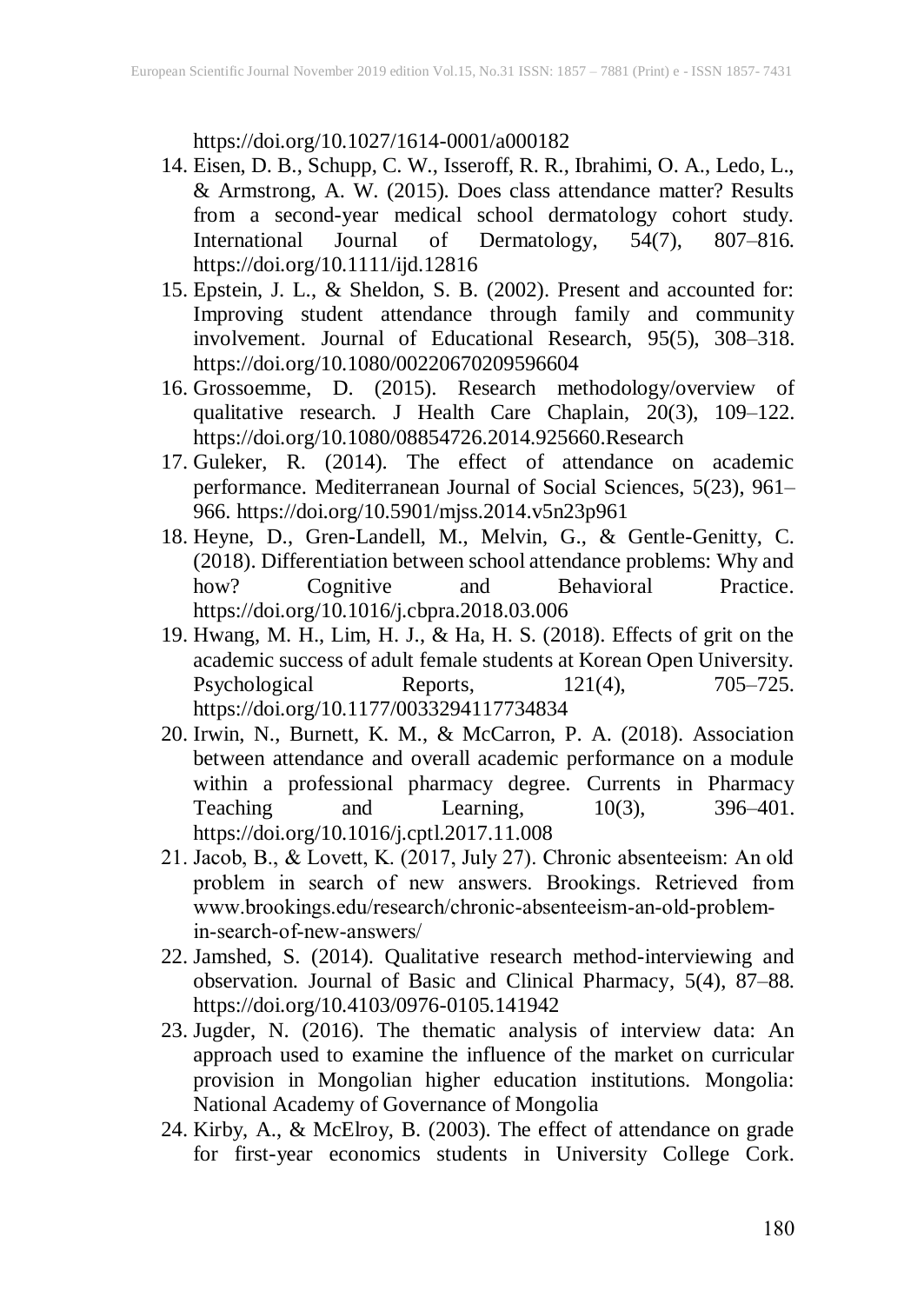Economic and Social Review, 34(3), 311–326.

- 25. Knoster, K. (2016). Strategies for addressing student and teacher absenteeism: A literature review. Washington, DC: U.S. Department of Education, North Central Comprehensive Center.
- 26. Kolari, S., Savander-Ranne, C., & Viskari, E. (2008). Learning needs time and effort: A time-use study of engineering students. European Journal of Engineering Education, 33(5–6), 483–498. https://doi.org/10.1080/03043790802564046
- 27. Kraft, M. A. (2017). Teacher and teaching effects on students' attitudes and behaviors. Edu Eval Policy Anal, 39(1), 146–170. https://doi.org/10.3102/0162373716670260.Teacher
- 28. Landin, M., & Pérez, J. (2015). Class attendance and academic achievement of pharmacy students in a European University. Currents in Pharmacy Teaching and Learning, 7(1), 78–83. https://doi.org/10.1016/j.cptl.2014.09.013
- 29. Lukkarinen, A., Koivukangas, P., & Seppälä, T. (2016). Relationship between class attendance and student performance. Procedia - Social and Behavioral Sciences, 228(June), 341–347. https://doi.org/10.1016/j.sbspro.2016.07.051
- 30. Marsh, P. (2000). Truancy or absenteeism? A school governance perspective. Queensland Journal of Educational Research, 16(2), 147– 157. Retrieved from http://www.iier.org.au/qjer/qjer16/marsh.html
- 31. Moore, R., Jensen, M., Hatch, J., Duranczyk, I., & Staats, S. (2003). Showing up: The importance of class attendance for academic success in introductory science courses. The American Biology Teacher, 65(5), 325–329.
- 32. Nawal, F., Haidar, K., Saad, Z., Hamdar, G., Hujairy, M., A Faris, … N Ghosn. (2012). Monitoring school absence in the Bekaa governorate -Lebanon. Retrieved August 31, 2019, from https://www.tephinet.org/monitoring-school-absence-in-the-bekaagovernorate-lebanon
- 33. Palinkas, L. A., Horwitz, S. M., Green, C. A., Wisdom, J. P., Duan, N., & Hoagwood, K. (2015). Purposeful sampling for qualitative data collection and analysis in mixed method implementation research. Administration and Policy in Mental Health, 42(5), 533–544. https://doi.org/10.1007/s10488-013-0528-y
- 34. Pengpid, S., & Peltzer, K. (2017). Prevalence, demographic and psychosocial correlates for school truancy among students aged 13–15 in the Association of Southeast Asian Nations (ASEAN) member states. Journal of Child & Adolescent Mental Health, 29(3), 197–203. https://doi.org/10.2989/17280583.2017.1377716
- 35. Pinchak, N. P. (2018). The relationship between teacher regard and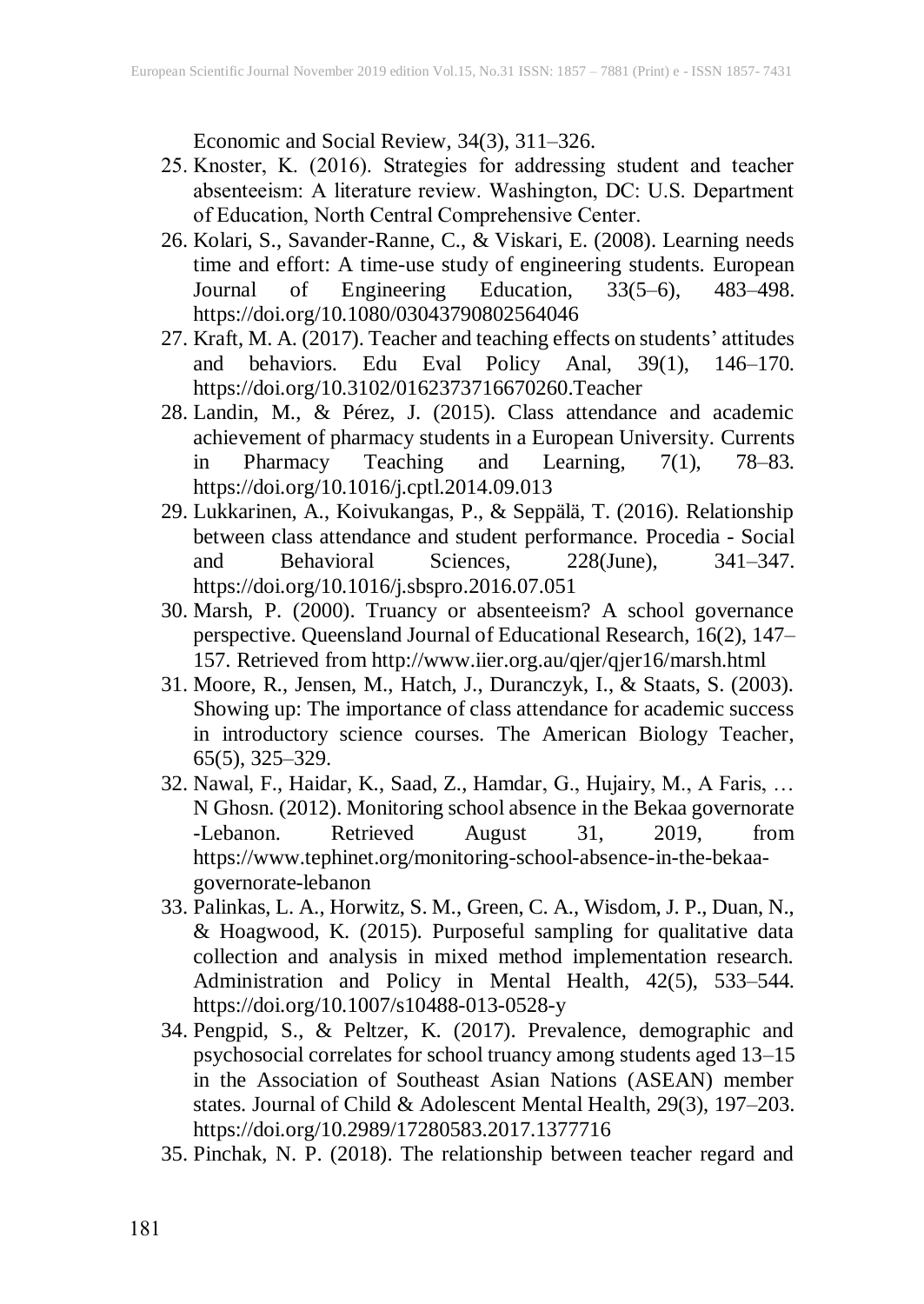college attendance expectations: socio-economic and racial-ethnic disparities. Social Psychology of Education, 21(1), 209–221. https://doi.org/10.1007/s11218-017-9396-8

- 36. Purcell, P. (2007). Engineering student attendance at lectures: Effect on examination performance. Conference on Engineering Education. Retrieved from the set of the set of the set of the set of the set of the set of the set of the set of the set of the set of the set of the set of the set of the set of the set of the set of the set of the set of the set o https://www.researchgate.net/publication/228416978\_Engineering\_st
- udent\_attendance\_at\_lectures\_Effect\_on\_examination\_performance 37. Rijavec, M., & Miljkovic, D. (2015). Reasons for missing classes in college: The role of personality traits. Procedia - Social and Behavioral Sciences, 205(May), 480–484. https://doi.org/10.1016/j.sbspro.2015.09.046
- 38. Ruzek, E. A., Domina, T., Conley, A. M., Duncan, G. J., & Karabenick, S. A. (2015). Using value-added models to measure teacher effects on students' motivation and achievement. Journal of Early Adolescence, 35(5): 852-882. doi: 10.1177/0272431614525260.
- 39. Sampson, R., & Laub, J. (1994). Urban poverty and the family context of delinquency : A new look at structure and process in a classic study. Child Development, 65(2), 523–540.
- 40. Sekaran, U. & Bougie, R. 2016. Research methods for business a skillbuilding approach. 7<sup>th</sup> edn. Chichester, West Sussex, United Kingdom: John Wiley & Sons, Ltd
- 41. Skedgell, K., & Kearney, C. A. (2018). Predictors of school absenteeism severity at multiple levels: A classification and regression tree analysis. Children and Youth Services Review, 86(November 2017), 236–245. https://doi.org/10.1016/j.childyouth.2018.01.043
- 42. Snyder, J. L., Lee-Partridge, J. E., Jarmoszko, A. T., Petkova, O., & D'Onofrio, M. J. (2014). What is the influence of a compulsory attendance policy on absenteeism and performance? Journal of Education for Business,  $89(8)$ ,  $433-440$ . https://doi.org/10.1080/08832323.2014.933155
- 43. Teixeira, A. A. C. (2016). The impact of class absenteeism on undergraduates' academic performance: evidence from an elite Economics school in Portugal. Innovations in Education and Teaching International, 53(2), 230–242. https://doi.org/10.1080/14703297.2014.937730
- 44. van der Woude, L. B., van der Stouwe, T., & Stams, G. J. J. M. (2017). Differences between risk factors for truancy and delinquency in Dutch adolescents. Children and Youth Services Review, 73, 9–14. https://doi.org/10.1016/j.childyouth.2016.11.028
- 45. Wagner, M., Weiss, B., & Dunkake, I. (2004). Truancy in Germany: A theoretical and empirical analysis. EuroConference on the Causes